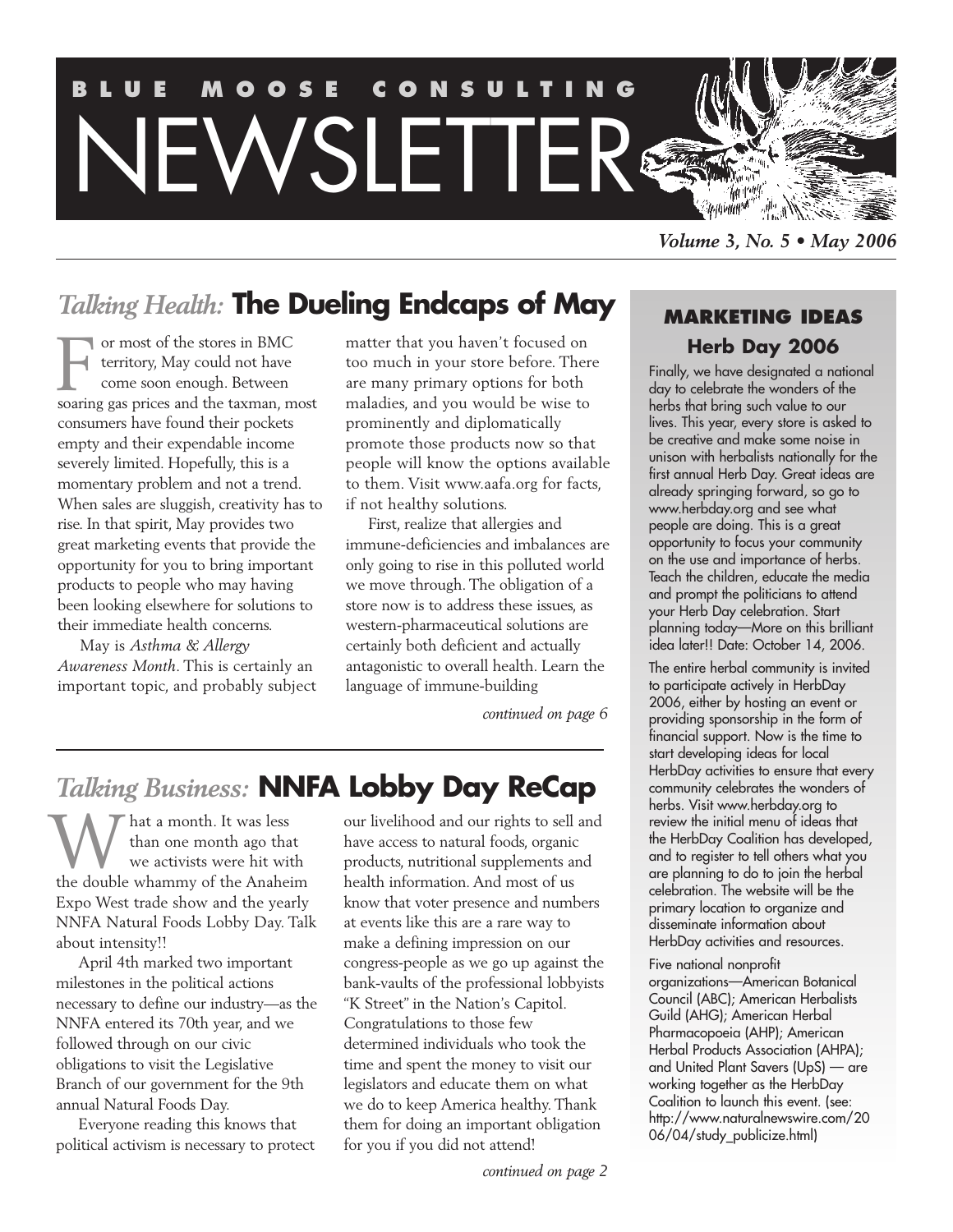### **Lobby Day ReCap**

*continued from page 1*

This year, we had our biggest attendance ever. Over 170 health food "ambassadors" representing 37 states conducted 170 meetings with 74 Senators and 96 members of the House. Good news, yet with room for improvements—as this newsletter goes to over 700 health foods addresses within driving distance of Washington, and over 2000 people get this monthly network newsletter so we can actually actively take Washington over for a day anytime that people want to do their part!!

Many say that they cannot leave their stores for one day. To them I say, make an announcement—close your store—bring a car load of your most engaging customers and let them know that you are standing up for their rights too! Some say it is all a waste of time. To them I challenge: visit once, be democratic and stand up for your rights. If you don't feel empowered and reinvigorated by the principles that brought you to this vocation, then never come again. To participate in the process is its own reward. And you will make friends and learn things too. To those who say that the NNFA is balderdash, I say—get a life. Whining people are the cause of all human failure. Pick up a tool and help to change the system, and then realize that this is where respect emanates from.

And finally, to those who say that they wanted to attend this year, I say—we invite you with welcome arms next year.

So, what did you miss? The day is orchestrated by the staff of the National NNFA. They plan your meetings and provide you packets with position papers on the bills before Congress that we like and those that we want defeated at this time. This is really pretty serious stuff!!

Your job is to interact with people in your elected officials office to let them know that you vote, you do good and you have pertinent information to provide them as an advocate for the people in your community. The

reception in the office is almost always polite and the office ears are there for you to use your powers of persuasion. Who says that you cannot affect history?

You travel in groups of 2-4 on your Capitol Hill itinerary, usually with other health food store owners and managers. You find through the day that you have much in common, and sharing phone numbers and emails usually brings benefits beyond what you expected. All in all, the day moves fast and the experience is enlightening.

The evening brings good food in a reception, and you experience the novelty of having American Senators and Congressmen praising the natural foods industry. Likewise, you see the passion some legislatures have for what we do, And when you leave, you realize that their passion is our protection. And then you feel the need to bring two more people the next year—and so the process grows.

So once again I vigorously promote participation in the NNFA events, especially the yearly DC pilgrimage. If

### **ADVERTISING TO HELP YOU SELL**

Look for **Nordic Naturals** ads in May issues of *Alternative Medicine, Natural Health, Taste For Life*, and *Total Health* Magazines!

**Himalaya USA** has May ads on "Women's Health" running in *Body & Soul, Vegetarian Times, Better Nutrition, Whole Foods Magazine* and *Healthy Living*

we stopped this, the forces that oppose us would have full sway in the halls of Congress. Thank those who work for our industry, and get involved yourself. Our future depends upon it!!

Next stop for the NNFA, the Las Vegas NNFA Marketplace Trade Show this July (14–16). Make your reservations now. Go to www.nnfa.org. Take the insert to this month's newsletter and note the address for your local congresspeople. Be active and proactive. ❂

**One year ago in May,** BMC— Blue Moose Consulting — took a leap from two employees to eleven. And today, we are 15 strong, all working diligently to service your stores and provide you with the information you need to stay successful in today's competitive marketplace.

Our function continues to develop as we strive to be the best brokerage and consulting group in the industry. The intention is to deliver new ideas and higher profit through the newsletter you are reading here. This is available through postal and email format, so contact us if you want to adjust or add delivery options. Email makes it available to all store personnel.

We also send a one-page fax listing all the sales. Are you receiving this? Contact a BMC rep if you want this quick-look sales option. Three inside-sales phone reps are available to make sure human contact occurs with every store once a month. Teach us the best time to contact you, and we will promise to be efficient with your time.

Jamie Daly is our general manager and he is available weekdays for question, comments and any problems that may arise. He also works the co-op programs that certain manufacturers provide. Michael is on the road and in the stores non-stop, and up to his moose antlers in new store openings and placements, store counseling, staff trainings and consumer talks. The road to perfect service is long: smile when you see him, allow him to bring you tidings of health and productive ideas, and know that every call is answered (if late, with honest apologies).

One year ago in May we expanded. Many thanks for your support in this growth. Let's become prosperous and healthy together.

*—mph*

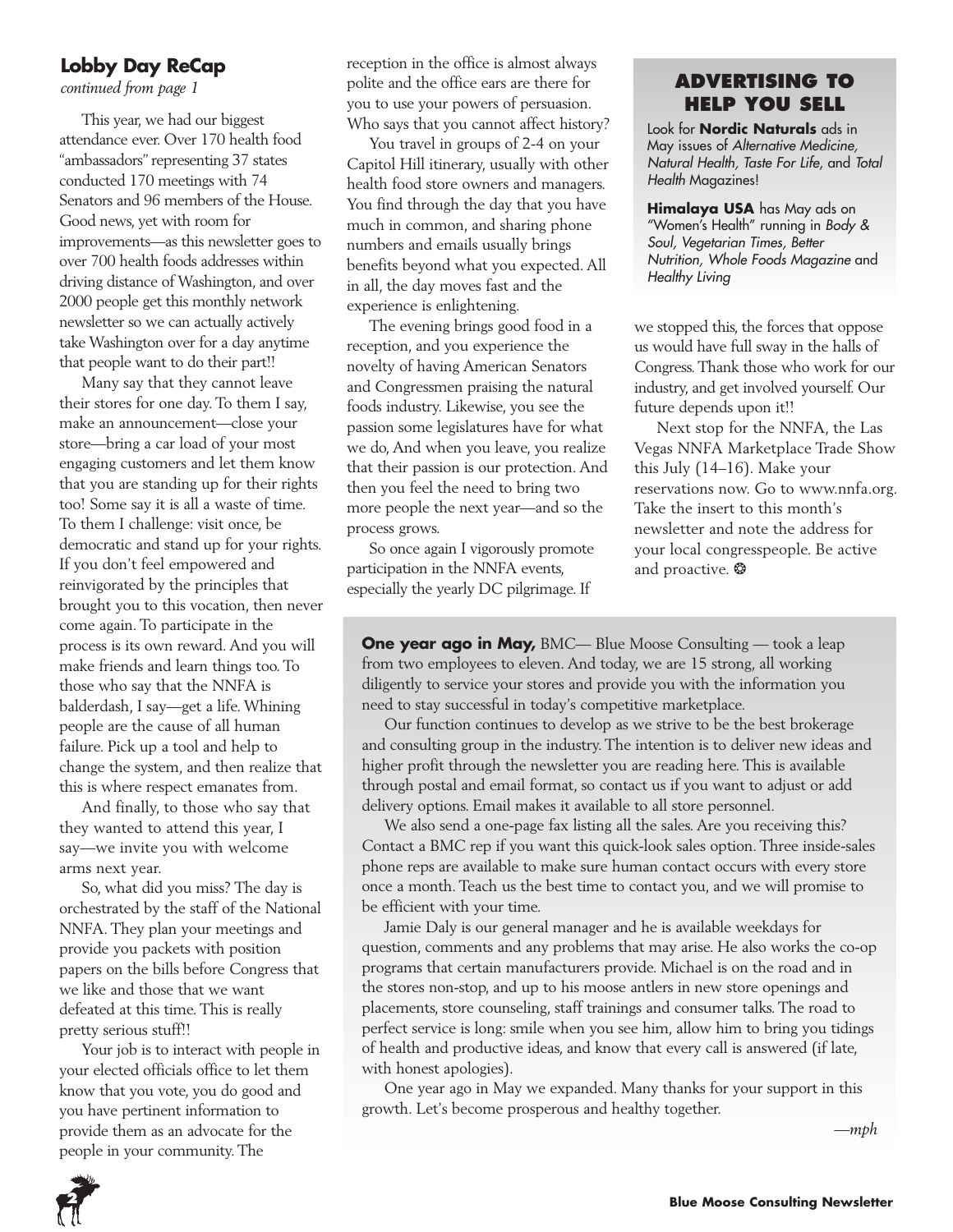

### **MAY PROMOTIONAL SALE 15% OFF**

### **1 oz, 4 oz sizes liquid extracts**

Eyebright/Nettle Compound

Green Tea liquid extract Immune Defense Tonic™

Khella/Turmeric Compound

Licorice liquid extract

Nettle liquid extract

Rue/Fennel Compound

Turmeric/Chamomile Compound

In addition, remember the Herb Pharm *Allergy & Cleansing Seasonal Promotion* provides a large window for you to promote 28 different products for deep discounts. Ask your BMC rep how you can receive 25% off with this mix-n-match promo!

Not represented by BMC in NJ, NC



### *"Shape Up For the Summer" with a Bluebonnet Special!*

*To help celebrate our 15th Anniversary…*We are offering some great deals on 15 top-selling, active lifestyle products – just in time for summer!

**BUY 4 GET ONE FREE** For 15 Products in Counter Display (select up to 3 different SKUs x 5)

**BUY 3 GET ONE FREE** for 48 Products in Counter Display (select up to 4 different SKUs x 12)

**BUY 3 GET ONE FREE** on All *Whey of Life*™ Multi-Action Whey Protein

#### *Products Included in the Promo:*

- L-carnitine Vcaps 250 + 500 mg 60
- Liquine 60 Iron-free Vcaps
- Super Antioxidant 60 + 90 Vcaps
- Chromium Picolinate 500 mg 100
- GliSODin Vegetarian S.O.D. Complex 250 mg 60 Vcaps
- Tonalin CLA 60 Softgels
- Super Chrometene 60 Vcaps

• Diet Chrome-Care 60 + 90 Vcaps

- Ultimate Hair & Nail 60 Vcaps
- Glucosamine-Celadrin-MSM 60 Vcaps
- Ageless Skin 60 Vcaps
- Nucleotide Complex 60 Vcaps
- All *Whey of Life* ™ Protein Powders including 8 pak

*Ask your BMC rep for details. Cannot be combined with any other promotional discount. Offer good through June 15th.*



### **NORDIC NATURALS**

### *May Women's Health Specials*

### **15% OFF**

- 01780 Omega Woman 120 count
- 02773 Complete Omega Liquid 8 oz
- 01770 Complete Omega 60s
- 02770 Complete Omega 120s

• 01774 Complete Liquid Lemon Singles 30 count *Offer good through May 23*

### *Nordic Naturals offers you the most for your business:*

- excellent educational material
- Coop advertising (ask rep for details)
- product demos to help sell the product
- staff trainings on Omega-3 nutrition and how to sell Nordic

#### *Superior Products:*

Nordic Naturals provides the world's only complete line of natural triglyceride-form fish oils. Fish oils in an ethyl-ester form are highly unstable and rapidly break down during storage. Also, fatty acids not converted into triglycerides pose an oxidation burden in the form of free radical formation. Ethyl esters have been rejected as a source of fish oils in Denmark, Sweden, and Norway. Promote Nordic Naturals—offer only the best!!

Not represented by BMC in NJ and parts of PA Not represented by BMC in NC, WV Not represented by BMC in NC, WV

# NEWION<br>homeopathics

Always safe, always effective.

### **May Promotional Sales 20% OFF**

### **OTC Formulas**

- #28 Poison Ivy
- #55 Pollen & Weeds
- #58 Food Additive
- #67 Foot Fungus

### **NEWTON for PETS™**

• #P12 Flea & Bug Bites

### **"Nothing But Natural" for KIDS™**

• #F34 Bangs & Scrapes

*Warm weather months are the best time to highlight the pet products.* Now is the time to purchase the pet counter display.

**New item: Shingles** available soon. Ask for launch date

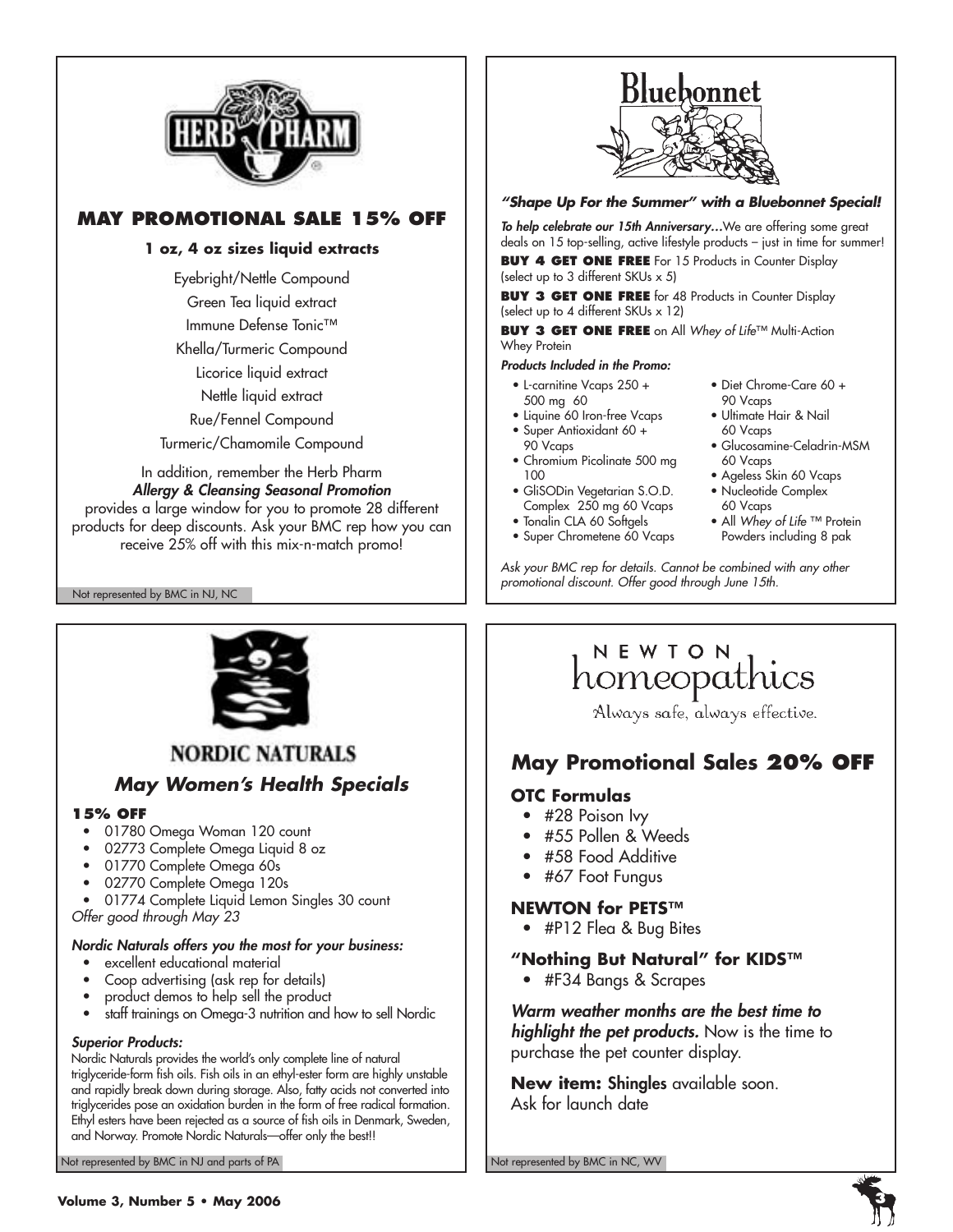

*The Essence of Well-Being®*

#### **Aromatherapy. Essential Oils. Hair Care. Body Care. Spa Treatments. Massage Supply**

### **1986-2006: 20 Years of Excellence**

AromaLand was established in 1986 by Ralf Moller, one of the pioneering visionaries of aromatherapy in the United States. His vision of using only pure, natural and high-quality products is the very foundation upon which AromaLand has been built and continues to grow. Pure Essential Oils are the heart and soul of the Company's product line. Aromaland incorporates pure Essential Oils into its full line of body care and aromatherapy products.

#### *Now with online wholesale ordering.* **Ask for details.**

www.aromaland.com/wholesale. *Make sure that you mention BMC with your first order!!*



#### *ReJUVOnate Yourself™*

**Juvo mission:** To promote a healthier & more energetic lifestyle for the general American public.

The people behind Juvo are dedicated to the science of "living-naturally."

Formed in 1998, Juvo, Inc. continuously strives to promote healthier lifestyles through high-quality products. Juvo, Inc. is also committed to make the world a better place by donating 10% of annual profits to support medical missionaries in South America. Please visit www.gojuvo.com for LCI2020 project details.

#### **Dr James Hwang, Creator of Juvo:**

James Hwang, MD is an internationally renowned oncologist specializing in immunity-enhancing remedies. He leads a 12-person research team that has developed protocols for cancer and degenerative diseases. His belief is that a raw foods diet is a revolutionary means to promote health.

**Ingredients:** Brown rice\*, Sprouted brown rice\*, pumpkin\*, kale\*, job's tears. Non-GMO black soybeans\*, buckwheat, red bean, lotus root, burdock root\*, carrot\*, radish\*, radish leaves\*, cabbage\*, laver (seaweed), brown seaweed, tangle (seaweed), Angelica utilis\*, Codonopsis lanceaolata\*, reishi mushroom\*, shiitake mushroom\*, non-GMO soybean\*, millet, sorghum, barley, and lots of love! {\* organically -grown}

Not represented by BMC in PA, NJ

EssentialFormulas

### **Dr Ohhira's Probiotics 12 Plus**

The fastest-growing probiotic in America. Universally respected and appreciated as the most sophisticated and effective probiotic in the world.

#### *Are you offering your clientele Dr Ohhira's Probiotics 12??*

- 100% vegetarian
- 36 Micronutrients
- 12 Strains LAB
- Natural Prebiotics (FOS)
- Natural Fermentation
- No Refrigeration required
- Non-Dairy, Non-GMO
- Enteric-coated capsule

This product is 100% natural and truly vegetarian, including the capsule material. There are no chemicals, fertilizers, pesticides, herbicides, preservatives, artificial additives, coloring agents and/or animal products used in the ingredients or production of this product.

Not represented by BMC in PA, NJ



#### **April Promo Extended Through May! 22% End Cap Discount**

Enhance your immune support area! 90 Pieces (mix and match) gets you this Great Endcap Deal!

### **15% Line-Extension Discount**

Add any sku not currently carried:

- 2oz Vertical Spray-top
- 2oz Fine Mist Spray-top
- 2oz Dropper-top
- 4oz Dropper-top
- 8oz Dropper-top

Ask for copies of an excellent article on Sovereign Silver in the Spring issue of *Healthy Living* magazine. The article, *Romancing Silver: How Stephen Quinto turned Silver into an American Health Supplement* provides another great way to alert your customers to the value silver hydrosol brings to the everyone today!!

*Sovereign Silver, 10 ppm, is the only true silver hydrosol on the market*



**Surya Temporary Tattoo** is unique, and quite the warm-weather fun. Black temporary tattoo with no PPD.

#### **20% OFF direct orders only off all Tattoos!**

- 100% natural and vegetal product. No chemicals added
- Made only with plants from Amazon Forest and India.
- Colors the surface of the skin with a fine bluish black color just like a real tattoo.
- Does not contain henna—this is not mendhi.
- Dermatologically-tested. Lasts about 10 days on the skin
- 30 original drawings in four different variety packs: Extreme, Surf, Teen, Mystic
- Surya Tattoo reacts naturally and colors the skin with the bluish black color of a real tattoo, displaying its color intensity in the following 24 hours after application.



#### *Finest Quality Hair, Body and Skincare Accessories*

- 100% wild boar-hair brushes
- solid wood handles, hand-finished, heatresistant nylon bristles for styling with a blow dryer
- professional thermal hot curl brushes with solid wood handles
- natural wood & acrylic tortoise combs • cosmetic brushes, bath brushes and more.
- *Quality you will not find elsewhere, and at prices that bring repeat sales!*

Not represented by BMC in NC, NJ, PA

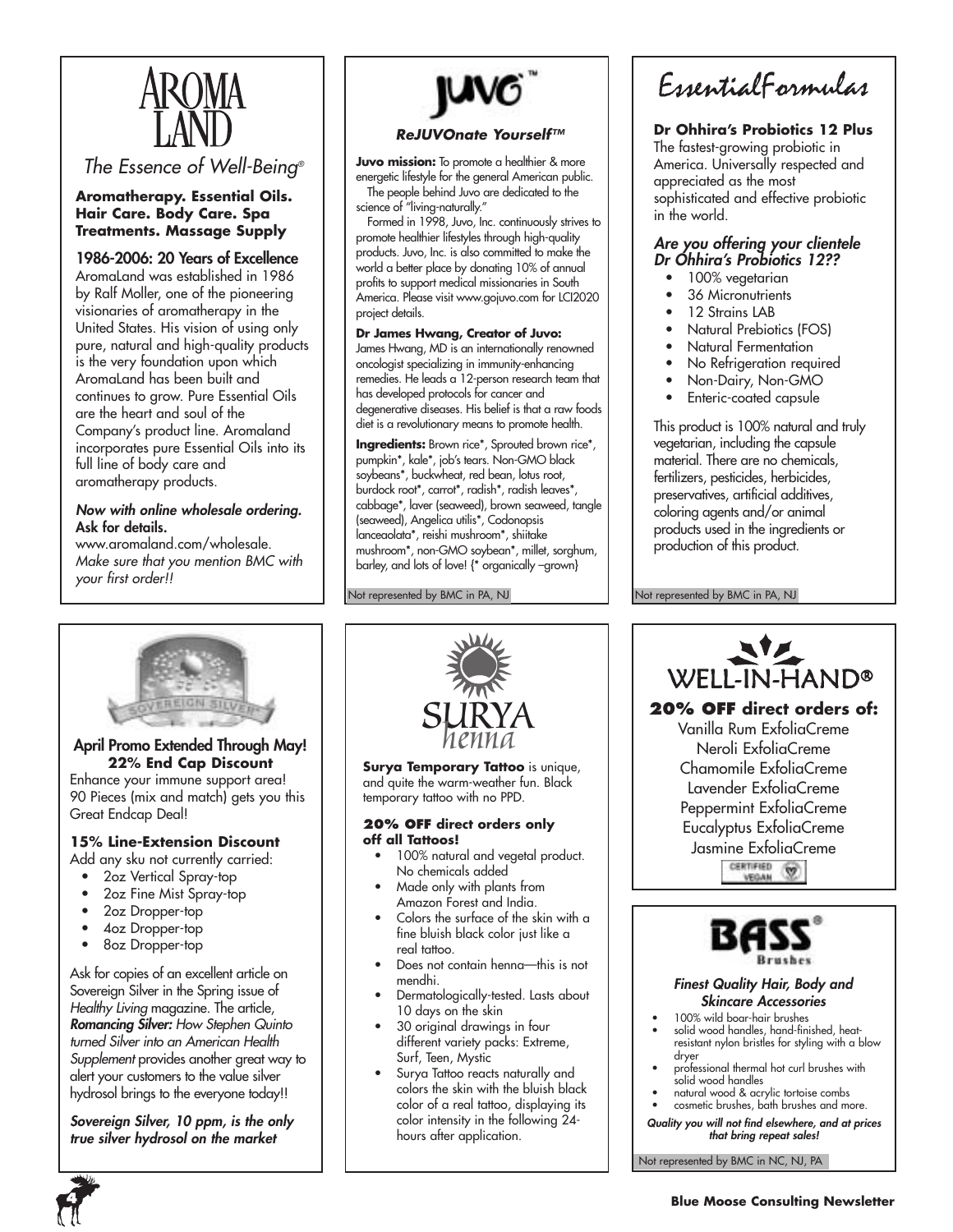

**Prices So Low, "Mom's" The Word!**  *May is Women's Health Month and Mother's Day!*

Buy any combination of the formulas MenoCare®, MenstriCare®, OsteoCare®, VigorCare for Women®, or the pure herbs Shatavari or Mucuna and receive the following discounts:

**Buy 15 products, get 7% OFF HerbalCare Formulas®, 3% OFF Pure Herbs**

**Buy 25 products, get 15% OFF HerbalCare Formulas®, 5% OFF Pure Herbs**

**Buy 50 products, get 25% OFF HerbalCare Formulas®, 10% OFF Pure Herbs**

**Buy 100 products, get 30% OFF Formulas®, 17% OFF Pure Herbs**

*Deeper discounts for larger quantities available. Ask your BMC rep for details.* 

**HIMALAYA MONTHLY TELECONFERENCE TRAINING –** Attend this toll-free call and receive a bottle of the product of your choice free! Open to all sales people in the store. Tuesday, May 30 and Wednesday, May 31*"Men's Health: ProstaCare®, VigorCare for Men®, Guggul & Ashwagandha" ALL CALLS, ALL SESSIONS HELD AT:* Eastern Time – 11AM, 3 PM, 5PM, & 7PM Identical Half-Hour Sessions Toll-Free 1-866-308-9700 Access Code 81356#

Not represented by BMC in PA, NJ

# **OLBAS®**

### **Olbas® Pastilles**

- Clears Your Head,
- Soothes Your Throat,
- Suppresses that Nagging Cough!

### **Nature's Wonderland® Vcaps:**

• #4x Kanten (Agar Agar) for weight control (see: http://www.pennherb.com/kanten.html )

### **Buy 3 get 4TH FREE!**

Agar Agar is a sea plant rich in vitamins, minerals & trace minerals including Iodine, Calcium & Iron. This popular ingredient in Asian cuisine, was recently featured in a leading news journal as a no-calorie, bulk fiber which can help curb appetite. In Japan, where Agar Agar is known as Kanten, the dietary fiber is added to everything from soups to noodles to desserts, because of its ability to expand in the stomach causing a feeling of fullness.



**Health Education**  $\div$  **Health Products**  $\div$  **Aloe Vera** 

**Skin Gel—Ultimate Skin Treatment by Aloe Life**  *Beautiful Skin—Takes Aloe Vera Both Inside & Out By Karen Masterson Koch CN*

Aloe Vera is a high sulfur herb in the garlic family. Sulfur is an essential building component for healthy collagen that heals wounds and creates healthy skin. Maybe this is one reason why I have found people who regularly drink Aloe Vera have a more youthful glow.

This ancient herb is called the First Aid Plant by many, yet categorized as an Herbal Bitter. Bitters stimulate digestive juices including the valuable hydrochloric acid (HCL) in the stomach and bile from the liver.

Modern research and herbal traditions have both shown that by improving digestion and liver health the body absorbs minerals, protein and fat-soluble nutrients that build and promote healthy skin. Healthy skin relies on healthy digestion and the correct nutrients!

The impact of drinking Aloe Vera and applying it on the skin is great for reversing acne, psoriasis, stretch marks, scarred, damaged and premature aging skin. For best results look for Aloe Life skin gel, lotion and juices made from the Whole Leaf Concentrated Aloe Vera without water or sulfites.

# **PERFECT® ORGANICS**

### **Perfect Organics™ adds Indulgence to Natural SkinCare**

Perfect Organics™ has become the premier bodycare line for every store that carries the products. This truly Organic line blends purity and luxury in providing products that are exquisite beauty remedies.

Pamper the entire body, with ultra hydrating shea butters and the sumptuous Body Glow; exfoliate and polish with the most natural Ultimate Body Scrubs; bathe with the best with the Mandarin Rose Coconut Ultimate Bath Therapy; wash to perfection with the superclean Ultimate Body Washes; and moisturize, protect and soften the lips with the vitamin-rich, vegan Shea Butter Lip Balms.

"Perfect Organics ™ has achieved perfection because we are committed to using the most pure ingredients and healthful production techniques to promote the long-term health of the skin, the body and environment"

**Bring Perfect Organics™ to your store today!!**

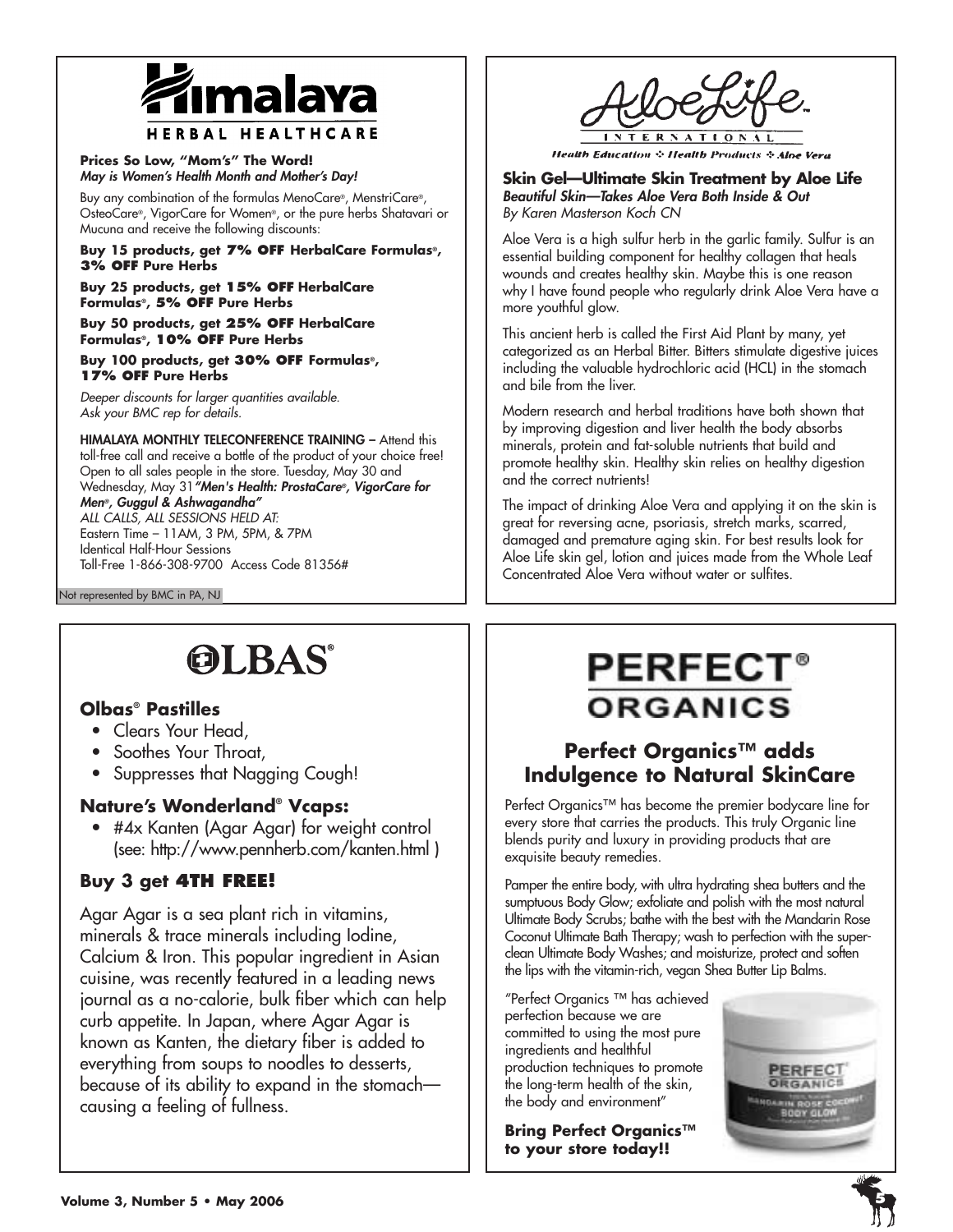### **The Dueling Endcaps of May**

*continued from page 1*

preventative health care, and train your staff to understand the perspective they should have when interacting with customers in your store.

One way to accomplish this is through eye-catching signage. A prominent sign announcing that May is dedicated to allergies and asthma will bring attention to the products you place on display below that sign. Sometime that is enough to start a conversation. Use the information created by mainstream and government agencies: create a few placards defining the concern and directing people to organizations that offer public education. And then be creative and provide the answers that are only found in the natural foods stores of America!!

Every asthmatic is deficient in S.O.D. (superoxide dismutase) and an asthmatic attack exacerbates that condition. Again, I implore every store to understand the milestone that has been achieved by the availability of a bioavailable form of S.O.D. (superoxide dismutase) that is now available from P.L. Thomas (Bluebonnet provides in 100 and 250 mg Vcaps.) Once nutritionists and professionals see the absorption rates of this product, it will be major news. Until then, it is your job to educate. Bluebonnet's promotion at this moment provides a perfect opportunity as you can use their counter displays to highlight this product (see the monthly box ads for details).

All antioxidants, especially C and quercetin, are sound nutritional protocols for both asthma and allergies. Whole leaf Aloe Vera (with those beneficial polysaccharides) is also a primary recommendation. Top the shelf with supplements, then display your herbs at eye-level, and round out the set with a prominent selection of **Aloe Life** products on the bottom. Plenty of options lead to plenty of sales.

Herbs are crucial at this time of year, both for cellular (and glandular) cleaning and for the unparalleled benefits provided by these nutritive

### **"WE ARE HEALTH FOOD PEOPLE" Employee profile—Jenny Sudduth** *BMC Representative, North and South Carolina*



HI, My name is Jenny Sudduth and I recently joined BMC in March of 2006. I have always had a burning interest in nutrition and the natural supplement industry.

I recently met Michael Hennessey while employed as a buyer for a locally owned organic market located just outside of Charlotte NC. Michael was a wealth of knowledge, not only on the excellent companies that BMC represents but on the overall industry in general. I appreciate the opportunity Michael has offered me and I welcome the challenges, and I look forward to expanding my knowledge via the educational opportunities that lie ahead.

I hold a Nutritional Consulting degree from Global Institute for Alternative Medicine as well as a board

certification with the American Association of Drugless Practitioners. I also have an extensive background in finance, though holistic health has by far been my passion.

However, all work and no play makes for an unhealthy balance, so in my leisure time I enjoy skiing, skydiving, hiking and I am also PADI certified and really love to scuba dive. Since moving to North Carolina I have learned to appreciate the Blue Ridge Mountains and I absolutely love taking the Harley Davidson up for a spin.

I look forward to working with a wonderful group of individuals that share the same passions as myself. Be well!



foods. Any herb that is high in flavonoids (and there are many) is a blessing at this time of year. One of the **Herb Pharm** formulas that has impressed me the most in the past two years (I never appreciated its effectiveness while in retail) is their Eyebright-Nettle formula. This product will bring you confidence when you see how effective it is for all aspects of the allergy experience. If you need to supplement more anti-inflammatory elements to the prescription, then add the Turmeric-Chamomile compound, and/or Echinacea. The beauty of the Herb Pharm compounds is that they are built so productively. For the asthmatic condition in general, the Khella-Turmeric compound is something that should always be pointed out to those seeking relief. Herb Pharm has an ambitious sale promotion going on now that invites you to highlight selected formulas and single extracts to help anyone build an intelligent herbal program to deal with their health imbalances. Education leads to health and healthy sales. So, now is the time to open your mind to products that are known to help people: we are all always learning new things!!

*continued on next page*

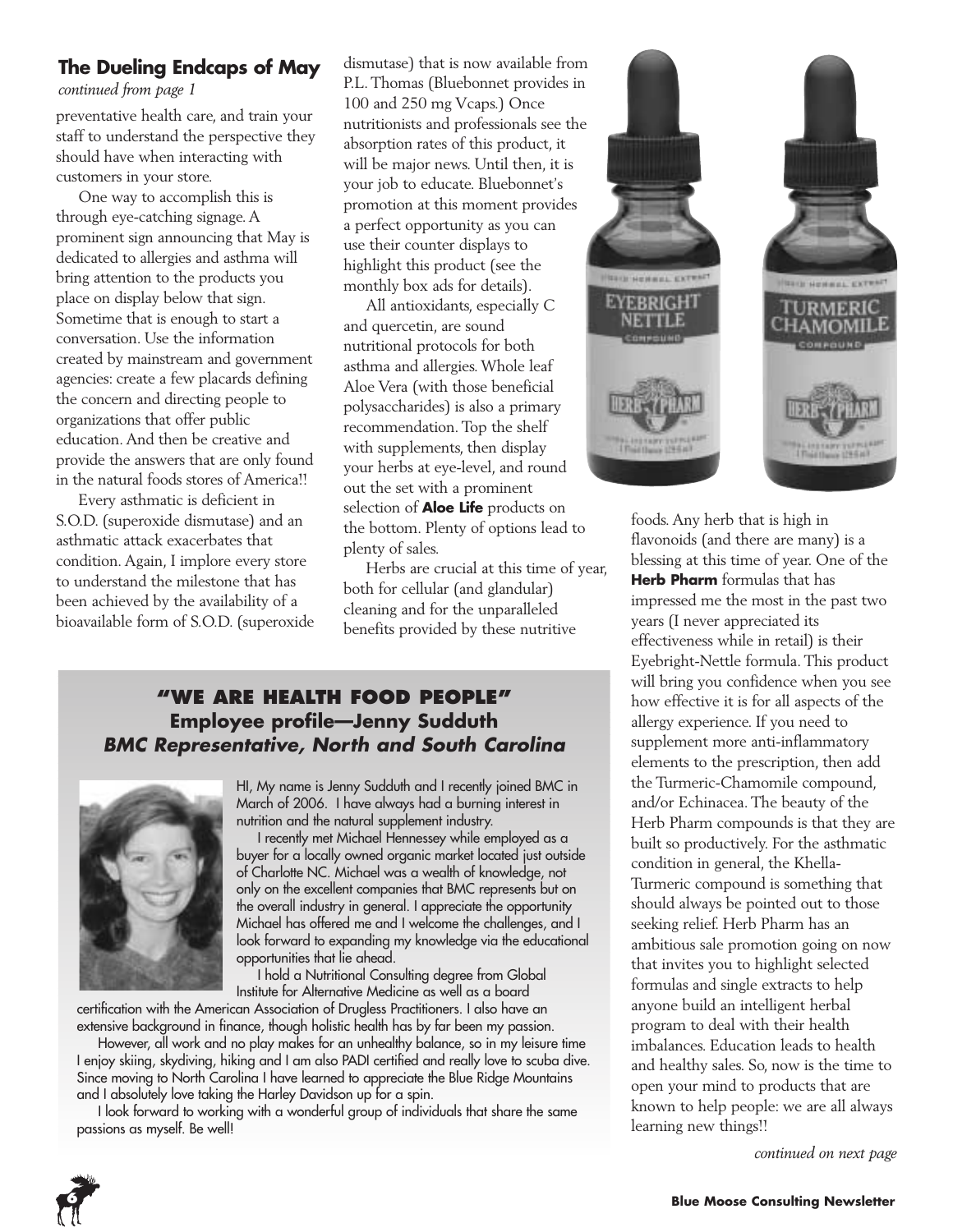### **ANOTHER REASON TO JOINTHE NNFA NNFA 2006 Poster Session: Call for Abstracts…**

NNFA is now accepting abstracts for the third annual Scientific Poster Session, which will take place at NNFA 2006, the association's annual natural products convention and trade show, July 14-16, in Las Vegas. This session allows scientists to present their research and have one-to-one contact with the convention's large and diverse audience. Join the NNFA and find out how.

Finally, allergies, allergies everywhere—and **Olbas** products in everyone's hands.

Place the Olbas nasal inhalers in plain view everywhere.

The month of May also brings a hallmark-moment to highlight products specific to women. While there are advertisements everywhere about rings and cars and weekend getaways, what greater gift can you ever provide Mom and spouse than the gift of health? Again, start with an effervescent sign applauding the Mom-tradition that has guided our human spirit. And then remind everyone that the female reproductive system is acutely sensitive



to the disharmonies of the environment that we live in. Herbal support is the nourishing support that may just bring balance to a body-system short-circuited by the preservative-pharmaceutical assaults that bombard every woman and her delicate, procreatively capable

hormonal systems. Can you think of a more gentle solution?

**Himalaya USA** has formulas that you need to know and understand. The success of Ayurvedic herbalism is that the

compound always has such a varied array of herbs in such low dosages that their effects are gentle and broad-based. Himalaya is offering significant discounts on their formulas for women, and now is the time to learn the

> effectiveness of daily herbalism for women through these formulas for menopausal and menstrual health, bone support, and healthy feminine vigor. Shatavari is the special herb of the year that all women should learn about. Ask your BMC rep to tell you about this herb, available in capsule form Himalaya and through liquid herbal extract from **Herb Pharm**.

Mother's Day can be as lovingly simple as the correct information on a calcium supplement. Educate on the absorption-rates of Albion® minerals (through **Bluebonnet**),

### **TESTIMONIALS COUNT Olbas**

### **Uses it for Everything!**

"I use Olbas for everything! Headaches, stress muscle aches, sinus pressure and congestion. Tiger Balm used to be my favorite — now it's Olbas!"

*—K.S., Santa Fe, NM*

### **Best Stuff in the World**

"I never had sinus problems — then I moved back to Cleveland. This is the best stuff in the world! and we're out of it! Please send more Olbas…we love it!" *—T.A., Gates Mills, OH*



and the benefit of a nightcap of calcium with Bluebonnet's best-selling liquid calcium citrates. And make sure every woman is taking Vitamin D for her bones and her immune system. Bluebonnet's new Lanolin-sourced Vitamin D is the hottest selling new product they provide: have you stocked this 1000 mg gem yet? **Nordic Naturals** is offering discounts on their

ever-popular Complete Omega formulas. You can have shelves filled top

*continued on page 8*

### **TIP OF THE MONTH**

You can create a bright future for your business and the industry by making sure that you are an active member of the NNFA and voting in the present election for NNFA President.

There are two active candidates, and one is from your region. Adrienne Mastrobattista has a progressive store in central Pennsylvania. She is not only a born leader with an astute eye for what we need to do to keep this industry resilient and sustainably revelant, but she also conducts herself in a manner that encourages success and results. You should become involved, consider volunteering and gain from real participation. And my suggestion is that you become active immediately by voting for Adrienne for NNFA President now!!!